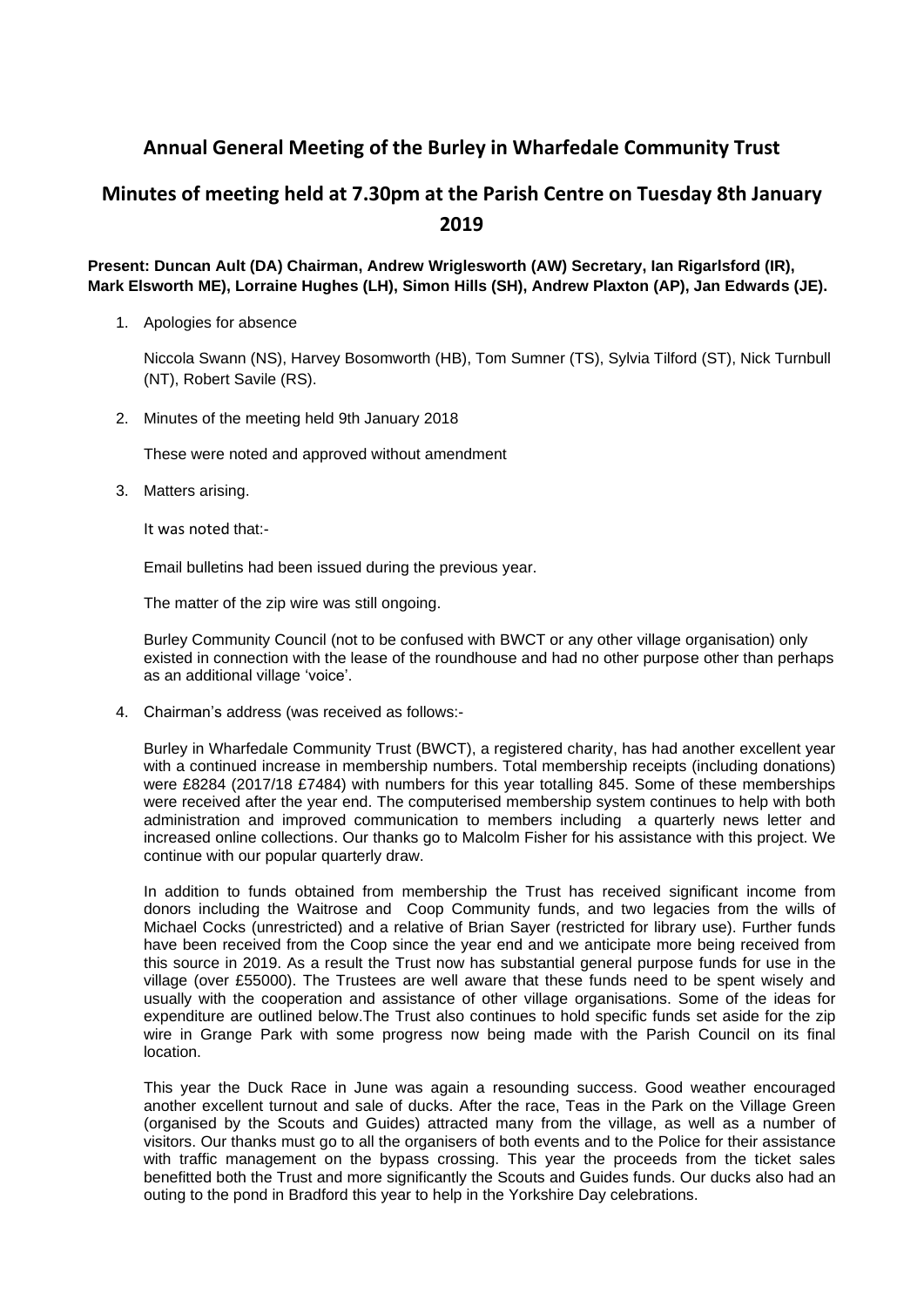The Christmas Lights and Market in 2018 also proved to be a great village success with even more features and displays and a splendid village attendance for the switch on ceremony carried out by Charlotte Leeming (Look North). This year the Christmas Market organisation was coordinated by the Trust as the Burley and District Chamber of Trade (BaDCoT) felt that difficulties with costs and manpower made their support increasingly difficult. Our thanks go to Tom Sumner and his group of volunteers, the Parish Council, BaDCoT for their advice, Nick Turnbull, Jan Lepley and all the local businesses and individuals for ensuring that they continue to be an annual village attraction over Christmas and the New Year. We must also thank the two school choirs, the Ukelele Jammers and the Reverend Jason McCulluch for their contributions.

This year we have continued (together with the Parish Council) to fund the hanging baskets on the lamp posts and in the Pudding Tree garden and the flower tubs in the village. This adds colour to Burley in the summer months and has encouraged several businesses to provide baskets of their own to add to the display. In addition Ghyll Royd school help maintain the flower tubs around the War Memorial.

The Trust has continued to be very involved with maintaining the grounds and pavilion and improving the facilities at Scalebor Park during 2017/18. The 5-year maintenance contract with Greenbelt ended in October 2018 but we are contracted until March 2019. It is anticipated that we will have a new agreement in place by April this year. The grounds and pitches at Scalebor are maintained superbly on our behalf by John Hardisty, a local landscape contractor. We have also undertaken essential maintenance work on the pavilion car park and fencing as necessary.Annual maintenance on the playing fields drainage was undertaken in April 2018 (joint funding with Burley Trojans Junior football club). The playing conditions continue to be the best in the village for both junior football and cricket (who use the all weather pitch) teams.

We have continued to maintain the Fountain of Life, Corn Mill Pond, Pudding Tree and Jubilee gardens and Burley Gardeners continued their help with improved planting of some of these facilities. The vegetation around the pond has been regularly kept tidy to improve the facility for the public although full access cannot be achieved due to Health and Safety issues. Responsibility for the Roundhouse was passed to the Parish Council in September 2018 as this was felt to be more consistent with ownership of other village buildings.

We also fund and support the village web site which keeps us all up to date with events in the village and provides Burley with an excellent advertising platform and a gallery of local photographs. Our thanks again go to Malcolm Fisher and the web site committee for their help in maintaining and continually improving this feature. The web site is well used by village residents and organizations (including the Festival) with both a village and library diary for events and meetings. The site is also used to host other village organizations' web pages including the Community Library, Classic Car Show, Dementia Group, Probus Club, Walkers are Welcome and Summer Festival..

As stated above our funds have been boosted substantially during the year by legacies, record membership receipts and Community funding. We hope to put these funds to good use over the next year by assisting in various aspects of youth provision such as a youth club (through the efforts of Loraine Hughes), sports, zip wire, skate park, better walking access for pushchairs/wheelchairs in the village, a village information board, improving the Roundhouse Garden and surrounds, establishment of a well being centre etc.

The Trust is happy to help facilitate funding of acceptable local projects in the village. However, where possible we prefer to work on a partnership basis on such projects with joint funding.

This past year we have continued to support the Burley Summer Festival including some of the youth play activities and provided funds to the Scouts and Guides from the Duck Race proceeds and Teas in the Park. We have also helped the Bowls Club, Walkers are Welcome, junior cricket and football.

In addition we commissioned a Burley legacy painting for the village from Ian Middleton a local renowned Royal Academy artist. This has involved a considerable amount of time and effort on Ian's part and we thank him for his commitment to this fantastic project including work with local schools. A display is on show currently in the library and prints etc are on sale through Ian's gallery in Otley and online with a contribution from sales going to the Trust.